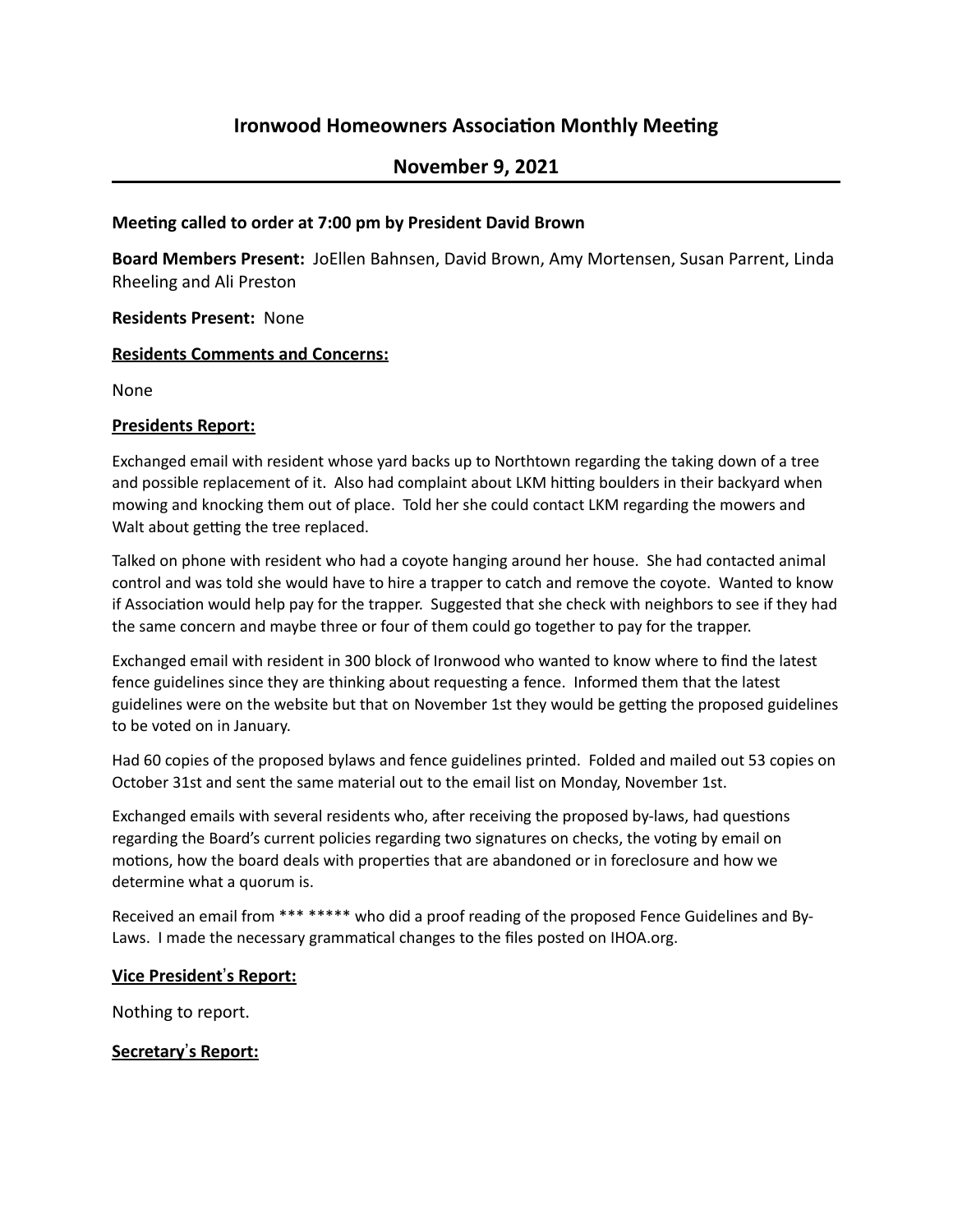The minutes of the October 12, 2021 Monthly Meeting were presented. Motion was made and seconded to approve the meeting minutes with corrections (Rheeling/Parrent). Motion carried, none opposed.

# **Treasurer's Report:**

JoEllen Bahnsen reported income of \$0.00 and expenses of \$2,931.28 at the November meeting.

Reviewed the current bank statement.

Treasurer's report was received and filed.

2022 budget reviewed. Motion to approve (Brown/Mortensen). Motion carried with none opposed.

## **Beautification Report:**

Walt Clark was absent during the meeting. Since the last meeting an email motion to plant 3 spruce trees at total cost of \$1,200.00 was sent to all Board members. All Board members responded to the email. All Board members approved the motion. Motion carried.

### **Communications Report:**

Website usage is down during October.

December newsletter deadline is on Friday November 12, 2021.

Ali Preston suggested to put a fence guidelines button on the website. After the vote, if the bylaws and fence guidelines are approved and no longer a part of the by-laws they will be separated.

Ali Preston suggested using a third-party email vendor to send communications to prevent members not receiving emails or having it directed to spam. David Brown will contact Pearl Technologies for information on how the emails are set up. Ali Preston will bring some options and pricing for a third-party platform email communication for discussion next month.

# **Covenants Report:**

- \*\*\* Ironwood Trash bins are still outside. In October Town was to send a violation letter. The Town visited the location, and the Town gave information and a card to a resident. The Town then sent the violation letter early November. Board supports a covenants violation letter to be sent.
- $***$  Foxwood Motorhome parked next to house. A letter sent on 10/20/21 and the Motorhome has been moved.
- \*\*\* Ironwood Motorhome parked in driveway. Has been moved since the last meeting.